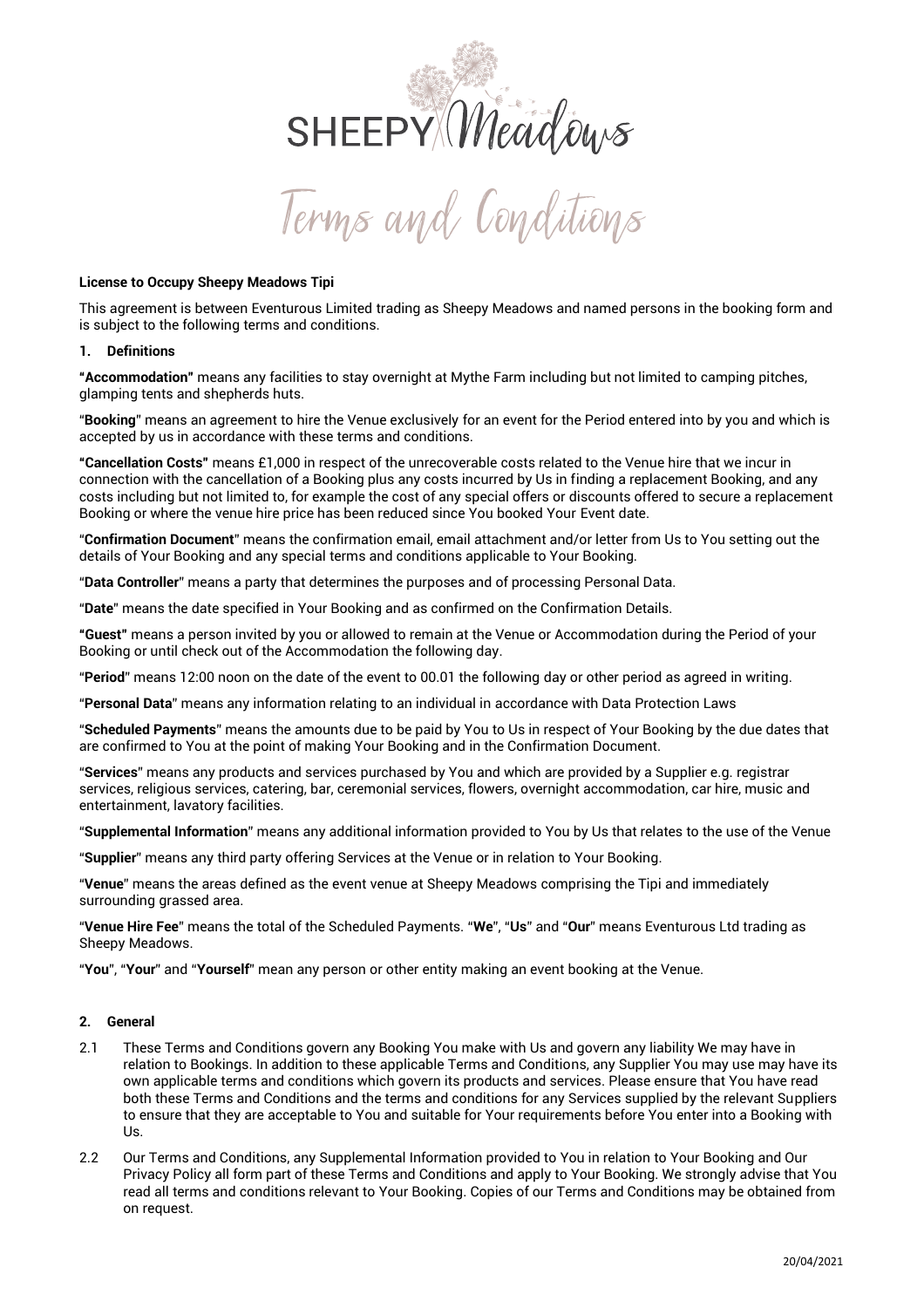

- 2.3 If We accept your payment for a license to occupy the Venue for the Period, a Booking will be created, the details of which will then be sent to You as a Confirmation Document via email or post for Your records. Once a Booking has been made (whether a Confirmation Document has been sent or not), there is a binding contract in place between You and Us. Please check the Confirmation Document very carefully. If the Confirmation Document indicates any discrepancies or if You do not receive a Confirmation Document after You believe You have completed Your Booking, please contact Us immediately.
- 2.4 You have to be at least 18 years old to make a Booking and You must accept these Terms and Conditions including the cancellation charges in clause [8.](#page-3-0)
- 2.5 You recognise that Your personal data has been given to Us and to Mythe Farm Ltd for the purposes expressed in Our Privacy Policy and, in providing Us with Your contact details or those of Your partner You consent to Our and Mythe Farm Ltd's use of these contact details in all later correspondence between You and Us or Mythe Farm Ltd. Please ensure that the contact details You have provided are correct and advise Us immediately if those details change.
- 2.6 If a Booking is created, You enter into a direct contract with Us for a licence to occupy the Venue and You are responsible for paying Us directly in accordance with these Terms and Conditions (and any relevant Supplemental Information).

# **3. Data Protection – "Special Category Data"**

In discussions with us, you may provide us with special category data about you, where it is relevant or where you would like us to take this information into account in providing services to you. Special category data, under data protection laws, includes information such as: racial or ethnic origin, religious or philosophical beliefs, data concerning health (such as dietary or access requirements) and/or sexual orientation. It is optional for you to provide any of this data to us but we require your explicit permission to use this data and to share it with other entities who need to know it for the purposes of your event.

By providing any special category data, you understand that you are giving your consent to Eventurous Ltd, Mythe Farm Ltd and your contracted caterer using your special category information to make recommendations and to provide services to you. You can ask us not to hold this data or restrict our use of it at any time.

To find out more about how we will use your data, please find links to our privacy policies below**:** <https://www.sheepymeadows.co.uk/privacy/>

### **When you provide us with "Special Category Data" of others**

If you are providing us with special category data of any other individuals (such as your guests) in order to enable us to plan and manage your event (for example, to facilitate their accessibility requirements or handle their dietary needs), **you must obtain their consent to collect and share that information with us and any service providers who need to know it in order to plan and manage your event, and you must keep records of that consent for the purposes of your event. We (and any such service providers) will handle this special category data as your data processor and will rely on the consent that you obtain.**

# **4. Data Protection**

Each party shall, at its own expense, ensure that it complies with and assists the other party to comply with the requirements of all legislation and regulatory requirements in force from time to time relating to the use of personal data, including (without limitation)

(i) the Data Protection Act 2018 and any successor legislation: and (ii) for so long as and to the extent that the law of the EU has legal effect in the UK, the General Data Protection Regulation ((EU) 2016/679) and any other directly applicable EU regulation relating to privacy ("**Data Protection Laws**"). This clause [15 is](#page-5-0) in addition to, and does not reduce, remove or replace, a party's obligations arising from such requirements.

- 4.1 You and Us act as separate Data Controllers under Data Protection Laws, except as set out in clause [4.3.](#page-1-0)
- 4.2 We shall only process Personal Data relating to you or individuals whose Personal Data you provide to us in accordance with our privacy policies, as notified to You from time to time. We reserve the right to update Our privacy policies at any time.
- <span id="page-1-0"></span>**4.3** Eventurous Ltd as Processor:
	- a) You shall comply with Data Protection Laws. Please be aware that You may provide Us with Personal Data of Your guests, suppliers and others which is special category data. This includes racial or ethnic origin, political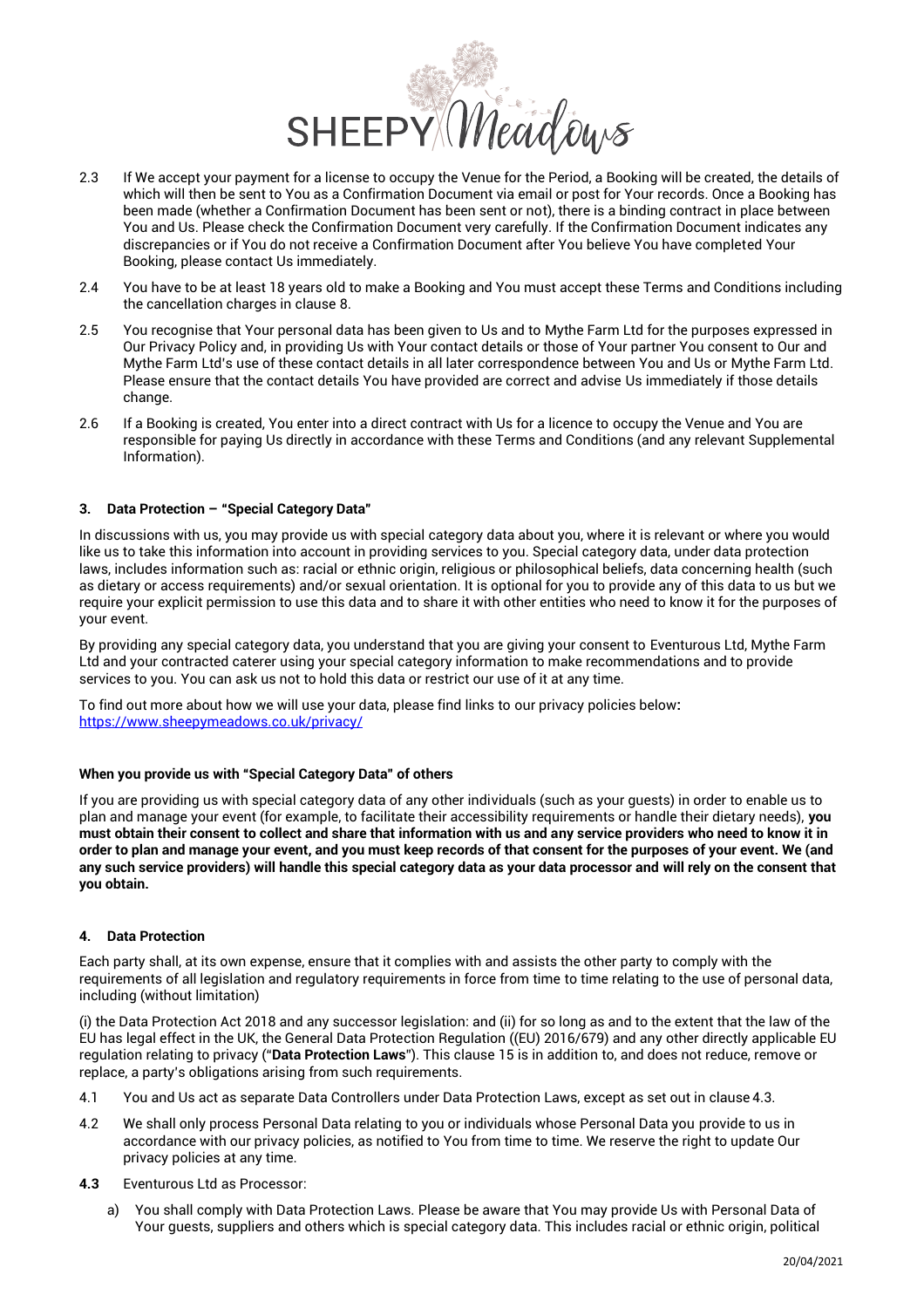

opinions, religious or philosophical beliefs, data relating to health (such as dietary or access requirements) or data concerning sex life or orientation. In relation to this Eventurous Ltd acts as a Data Processor and You act as the Data Controller. In order for Us to process this Personal Data, You must have consent from the individual to whom the Personal Data relates. By providing this type of Personal Data to Us, You as Data Controller ensure that You have obtained any necessary consents to enable Us to process the Personal Data. The individuals must understand that We will need to share this personal data with anyone who would need to know it for the purposes of the event and You should keep records of these consents that You have obtained. Where We act as Data Processor (in handling this type of Personal Data for the purposes of your event), we shall: (i) not engage another processor without Your written consent; (ii) only use the Personal Data as You instruct and Your instructions are to use only in connection with Your event; (iii) ensure persons who process the Personal Data are bound by confidentiality; (iv) ensure Personal Data is secure; (v) assist You in carrying out your obligations as Data Controller under Data Protection Laws as it relates to when We process Personal Data; (vi) delete or return such Personal Data to You after the end of this agreement; (vii) provide You with details to demonstrate compliance with this clause [4.3.](#page-1-0)

b) Types and categories of Personal Data of other individuals that We process on Your behalf:

| <b>Types of Personal Data</b><br>l Processed    | Data relating to individuals provided by You to Us.                                                                                                               |
|-------------------------------------------------|-------------------------------------------------------------------------------------------------------------------------------------------------------------------|
| <b>Categories of Personal</b><br>Data Processed | Data subjects being individuals whose data has been provided to Us by You who are<br>involved in Your event, including special category data you might provide to |
|                                                 | us (for example relating to religious preferences, dietary requirements or health or<br>accessibility information).                                               |
| Duration of Processing                          | Duration of this agreement                                                                                                                                        |
| <b>Nature of Processing</b>                     | To carry out services for You in relation to Your event.                                                                                                          |

- 4.4 You will ensure that all Personal Data you supply to Us is accurate and that all individuals are aware of where they can find Our privacy policies.
- 4.5 If a data breach occurs involving Personal Data that you provided to Us, We shall notify You without undue delay.

### **5. Transfer or assignment**

- 5.1 A Booking is only valid for the parties named on the Confirmation Document or as subsequently changed and accepted by Us.
- 5.2 The Booking cannot be assigned, transferred or sold to another party or varied without written consent from Us.

### **6. Scheduled Payments**

- 6.1 In making Your Booking, You agree to pay the Venue Hire Fee by way of the Scheduled Payments.
- 6.2 If You fail to pay any Scheduled Payments due under these Terms and Conditions on the due date for payment and You remain in default not less than 14 days after being notified in writing to make such payment, We may, by notifying You in writing, deem this to be a cancellation by You, such cancellation taking effect on the date that payment was originally due. In such situations Our cancellation and refund policy as described in clause [8](#page-3-0) will apply.
- 6.3 In the event that You or We cancel Your Booking, Scheduled Payments will be refunded subject to clauses [8](#page-3-0) an[d 9.](#page-4-0)  In addition cancellation charges may apply (please see clauses [8](#page-3-0) an[d 9](#page-4-0) for further details).

# **7. Change of Date**

- 7.1 If You need to change the Date, agreement to do this will be at Our sole discretion.
- 7.2 In order to request a transfer of date You must contact Us by recorded delivery, email or telephone to obtain a transfer of date form. The transfer of date form must be completed, signed and returned by You to Us. No transfer of date can be considered until We have received the completed transfer of date form. All transfers of dates are subject to availability.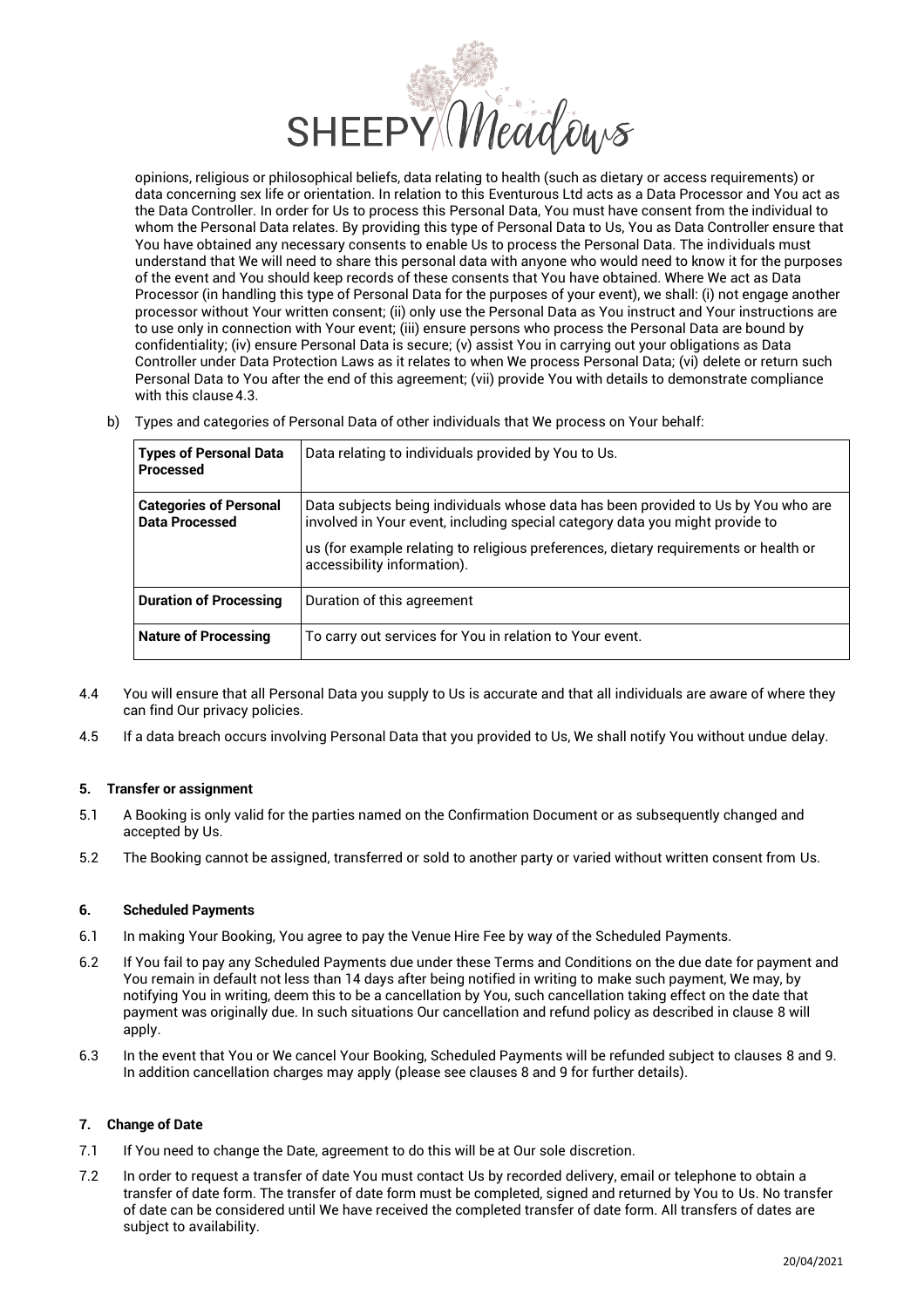

7.3 On confirmation by Us to You by email that Your transfer of date form has been received, We will hold the new Date for You for up to 24 hours. It is Your responsibility to ensure that We have received Your request.

## **In the event you need to transfer the date of your Event:**

- Transfer request more than 12 calendar months before the date of the Event: Venue hire payments already made will be transferred to the new date
- Transfer request 9 to 12 calendar months before the date of the Event: 25% of the venue hire fee will be retained and 25% will be transferred to the new date
- Transfer request less than 9 calendar months before the date of the Event: 50% of the venue hire fee will be retained. Transfer of the event date will be classed as a new booking
- 7.4 Only one Transfer of Event Date is permitted
- 7.5 All requests for a transfer of Event date must be notified in writing to our Office and are subject to availability. It is essential to state the original confirmed event date you wish to release and the new event date you wish to book.
- 7.6 The request to transfer the event date will only be accepted on the day that We confirm receipt of the notification and agree to transfer the event date. It is the client's responsibility to confirm that We have received notification in writing.
- 7.7 The notice period will be calculated on the day the notification is received and a portion of the deposit already paid may be retained as stated above.
- 7.8 Upon receipt of the notification and subject to availability We will cancel the original event date and book the new event date.
- 7.9 We will send you a new Booking Form for the new event date which needs to be completed and returned within 10 days along with additional deposit, fees or charges which may be due.
- 7.10 If the new event date is a lower price the difference between the original location fee and the new location fee will be deducted from the balance invoice.
- 7.11 The balance of the location fee is due 2 months before the new event date.
- 7.12 If payment and/or the new signed Booking Form are not received within two weeks of confirmation of the notification Eventurous Ltd reserves the right to cancel your booking. This applies to all bookings.
- 7.13 Terms and Conditions apply to all bookings. The new event date will be booked under the prevailing Terms and Conditions and will supersede any previous Terms and Conditions.
- <span id="page-3-1"></span>7.14 When and if We agree to the transfer of date:
	- 7.14.1 The original Date will be released and no longer held for You on completion of the transfer of date which may include a transfer fee.
	- 7.14.2 We will make a non-refundable administration charge of £150+VAT to be paid by credit or debit card before transfer of date can be completed.
	- 7.14.3 The new date will be booked under the prevailing terms and conditions which will superceed any previous terms and conditions.
- 7.15 At the point of making the transfer of date, if the sum of the Scheduled Payments due for the new Date at the prevailing rate is higher than the total amounts You have already paid Us for the original Date, the difference will be due immediately in order to confirm and complete the transfer of date.
- <span id="page-3-2"></span>7.16 At the point of making the transfer of date, if the sum of the Scheduled Payments due for the new Date at the prevailing rate is lower than the total amounts You have already paid Us for the original Date, the difference will be subtracted from future Scheduled Payments unless the future Scheduled Payments are lower in total than the difference due to You in which case any remaining amount of difference will be refunded to You.
- 7.17 Your original Date will be deemed to stand until You have received email confirmation from Us that we have received Your request to transfer Your Date and that We have agreed to the transfer, and any payments due under clause[s 7.14.3](#page-3-1) an[d 7.16 h](#page-3-2)ave been paid.
- <span id="page-3-0"></span>7.18 It is Your responsibility to notify Your Suppliers of Your transfer of Date.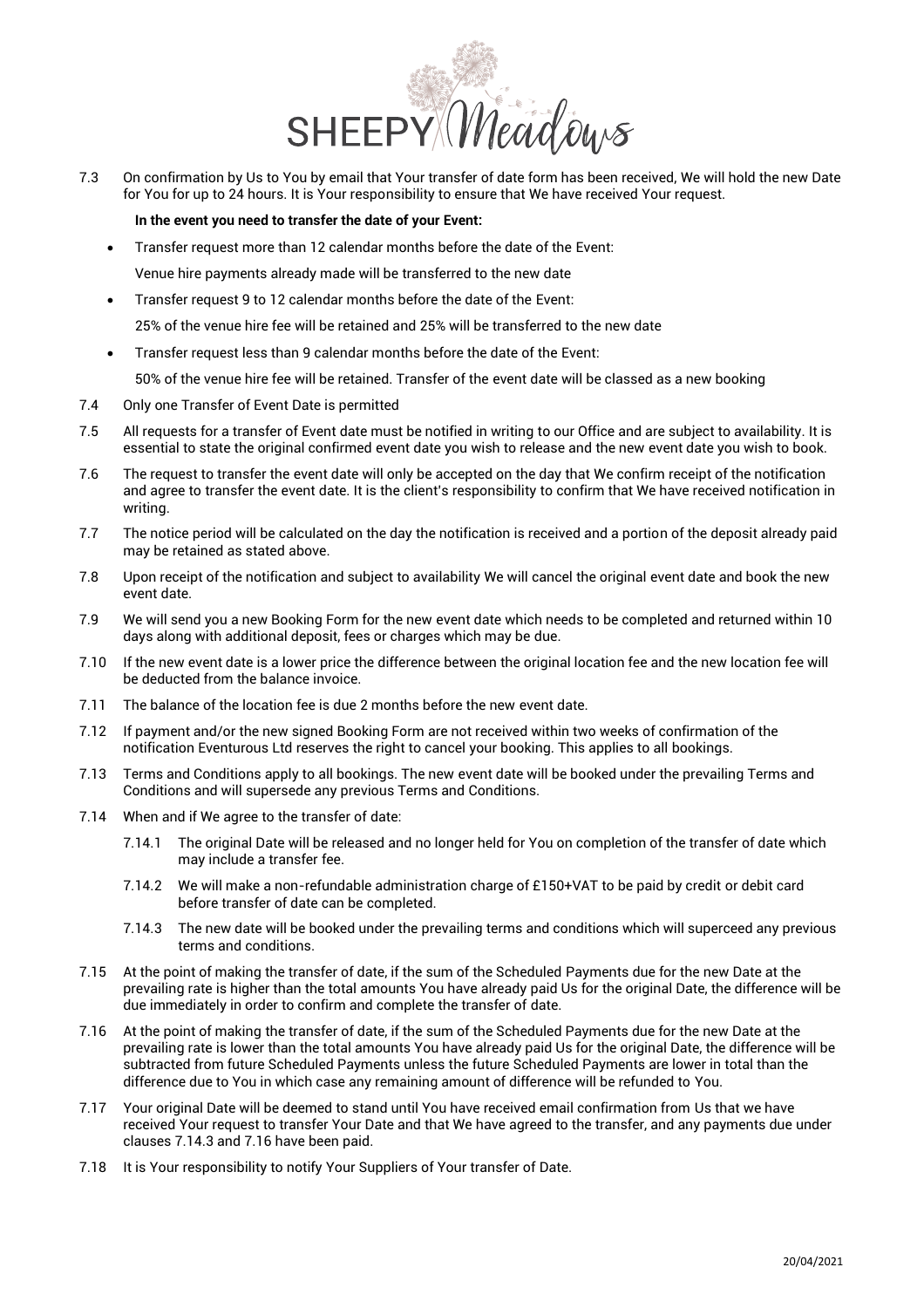

## <span id="page-4-3"></span>**8. Cancellation by You**

- 8.1 If you wish to cancel your Booking for whatever reason, you must contact Us by email. We will then email you a cancellation form which you must complete, sign and email back to Us within 30 days. If we do not receive a completed cancellation form from you and you do not notify Us that you wish to continue with your Booking then we will take your initial email as confirmation of your cancellation. Your cancellation will come into effect on the date that you receive confirmation from Us by email that your Booking has been cancelled.
- <span id="page-4-1"></span>8.2 If You cancel Your Booking:
	- 8.2.1 more than sixteen (16) calendar months before the Booking is due to take place then any Scheduled Payments already paid to Us less the Cancellation Costs are fully refundable;
	- 8.2.2 between sixteen (16) to nine (9) calendar months (inclusive) before Your Booking is due to take place then You shall pay 80% of the Venue Hire Fee less any Scheduled Payments already paid to Us;
	- 8.2.3 less than nine (9) calendar months before the Booking is due to take place then, You shall pay 100% of the Venue Hire Fee less any Scheduled Payments already paid to Us
- <span id="page-4-4"></span><span id="page-4-2"></span>8.3 Notwithstanding clauses [8.2.2 a](#page-4-1)nd [8.2.3 ,](#page-4-2) if at any time We receive a replacement Booking for the Date following cancellation by You, We will refund to You any Scheduled Payments already paid by You to Us less the Cancellation Costs.
- 8.4 It is Your responsibility to notify Your Suppliers of Your cancellation. Please note that notifying Your Suppliers of a cancellation does not cancel Your Booking. To cancel Your Booking You must follow the procedure set out in clause [8.1](#page-4-3)
- 8.5 Upon cancellation of Your Booking, We will issue an invoice to You for the amount as determined in accordance with clause [8.1 \(](#page-4-3)above) which shall be payable within 30 days of the date of the invoice. Any subsequent refunds due to You pursuant to claus[e 8.3 w](#page-4-4)ill then be made within 14 days by Us following receipt of a replacement Booking.

### <span id="page-4-0"></span>**9. Cancellation by Us**

- <span id="page-4-5"></span>9.1 In the unlikely event (and where You are not in breach or in dispute over any of these Terms and Conditions) that it is necessary for Us to cancel Your Booking, We will notify You as soon as possible and We shall endeavour to offer You alternative dates for no extra cost, subject to Your approval.
- 9.2 In the event that no alternative dates are available or You do not accept the alternative dates offered in accordance with claus[e 9.1 \(](#page-4-5)above), then We will refund to You any and all Scheduled Payments.

# **10. Suitability of the Venue**

- 10.1 You are responsible for inspecting the Venue and its facilities to assess its suitability for Your requirements. By making a Booking, You accept that the Venue and its facilities are suitable for Your requirements.
- 10.2 You are responsible for conducting any risk assessments of the Venue, including any water features and any other potential hazards and for informing and warning Your guests that these constitute a danger and You warrant to ensure that all proper precautions are taken by You and Your party to avoid damage, injury or loss of life to any person or animal.
- 10.3 Changes may occur at the Venue after the date of your Booking. We will endeavour to inform You of any known material changes but it is Your duty to inspect the Venue both prior to making a Booking and again within a reasonable period prior to the date of Your booked event.

# **11. Venue hire**

- 11.1 Your Booking is for the dry hire of the Venue only and We are providing no services to You.
- 11.2 We undertake to make the Venue, including fixtures, fittings and furniture contained therein, exclusively available to You in good, clean and tidy condition for the Period.
- 11.3 We have the right to enter the Venue during the Period but in doing so will exercise those rights in a manner not to be inconsistent with the use of the Venue and causing as little disturbance as possible.

## **12. Services**

12.1 You are responsible for arranging and booking any Services that you require directly with Suppliers.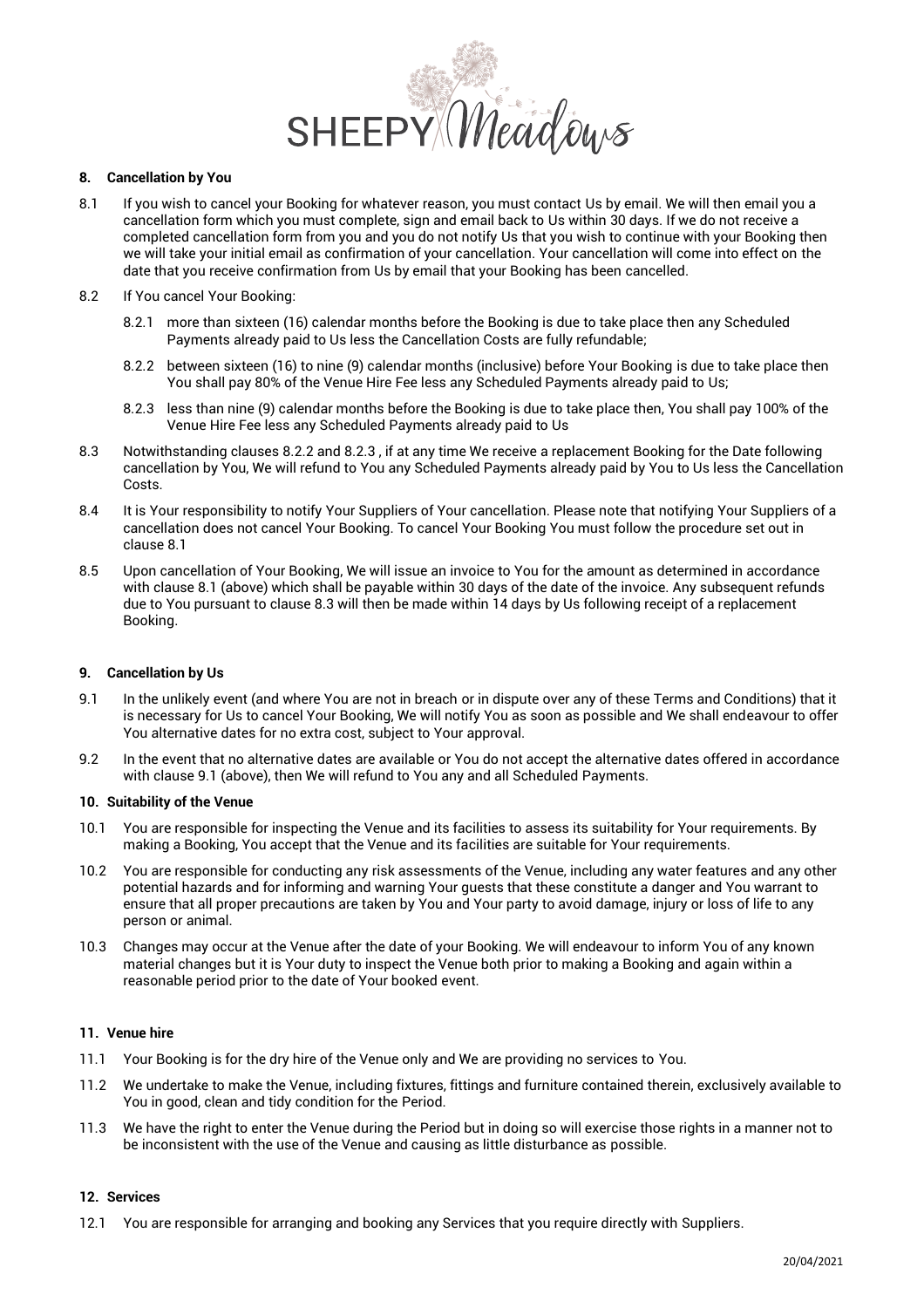

- 12.2 You are responsible for understanding any restrictions, conditions or costs related to the use of Suppliers at the Venue including any exclusive rights enjoyed by Suppliers to provide Services at the Venue or restrictions on specific Suppliers where such rights or restrictions might restrict Your choice of Supplier.
- 12.3 You are responsible for ensuring that You understand and accept the availability and any applicable terms and conditions of Suppliers You might intend to use in relation to your Booking before You complete Your Booking with Us.
- 12.4 We are not responsible for the performance of any Suppliers.

### **13. Damage, adherence to T&Cs, breakages, theft and guest behaviour**

- <span id="page-5-1"></span>13.1 You are responsible if We or Mythe Farm Ltd suffer any loss as a result of (i) any breakage or damage at the Venue or Accommodation, whether to the Venue or Accommodation itself or to any goods, articles or any other property belonging to or Us or Mythe Farm Ltd; (ii) non adherence to Terms and Conditions, including but not limited to vacating the premises at the agreed time and complying with the Decoration Policy (iii) theft of any items from the Venue or Accommodation, by You, any of Your Guests or by any of Your Suppliers, or by any employee or officer of Your Supplier, and You agree to indemnify the Us in respect of any such loss.
- 13.2 A damage deposit payment of £450 is required to be paid and cleared by our bank two months prior to your event taking place. The damage deposit will be refunded in full within 14 days of your event if the Venue and the Accommodation is left in a satisfactory condition and no other costs have been incurred by Us or Mythe Farm Ltd. In the event that we suffer any losses as set out in clause [13.1 w](#page-5-1)e shall deduct those losses from the damage deposit and if the losses are in excess of the deposit amount, You agree to pay Us the difference within 14 days of our invoice for such amount.
- 13.3 We will not under any circumstances accept responsibility or liability in respect of any damage to or loss of any goods, articles or personal property, or property of any kind brought into or left at the Venue or Accommodation either by You, any of Your Guests, Suppliers or by any other person or left or deposited with any of Our officers or employees.
- 13.4 You are responsible for Your and Your guests' and Your Suppliers' behaviour. If We or Our representatives have reason to believe that You, Your Guests' or Your Suppliers' behaviour is unacceptable, dangerous or unlawful, We or Our representatives will at Our absolute discretion be entitled to take such action against You, Your Guests or Your Supplier as may be necessary to prevent such behaviour continuing, including taking any action necessary to comply with the licensing laws, regulations or conditions or any planning conditions governing the use of the Venue.
- 13.5 Only alcohol purchased at Sheepy Meadows may be consumed on the premises the consumption of any other alcohol is not permitted and will not be tolerated. Anyone displaying drunken, abusive or aggressive behaviour or drinking alcohol which has not been purchased at Sheepy Meadows may be asked to leave.

### <span id="page-5-0"></span>**14. Limitation of liability**

- 14.1 This clause [14](#page-5-0) sets out Our entire financial liability to You and the members of Your party for whom You have made Your Booking, in respect of:
	- 14.1.1 any breach of contract or negligent performance of the booking and payment process for the Venue;
	- 14.1.2 any breach of contract or negligent performance by Us (or our employees or contractors) connected with Your Booking;
	- 14.1.3 any representations, statements or negligent or harmful acts or omissions arising under or in connection with these Terms and Conditions.
- <span id="page-5-2"></span>14.2 Nothing in these Terms and Conditions limits or excludes Our liability:
	- 14.2.1 for death or personal injury resulting from Our negligence; or
	- 14.2.2 arising as a result of fraud or fraudulent misrepresentation.
- <span id="page-5-3"></span>14.3 Subject to clause [14.2 \(](#page-5-2)above), We will not be liable:
	- 14.3.1 for the death of or injury to any person attending the Venue for Your Booking or for any losses, claims, demands, actions, proceedings, damages, costs or expenses or other liability incurred by You in the exercise of the rights granted by these Terms and Conditions;